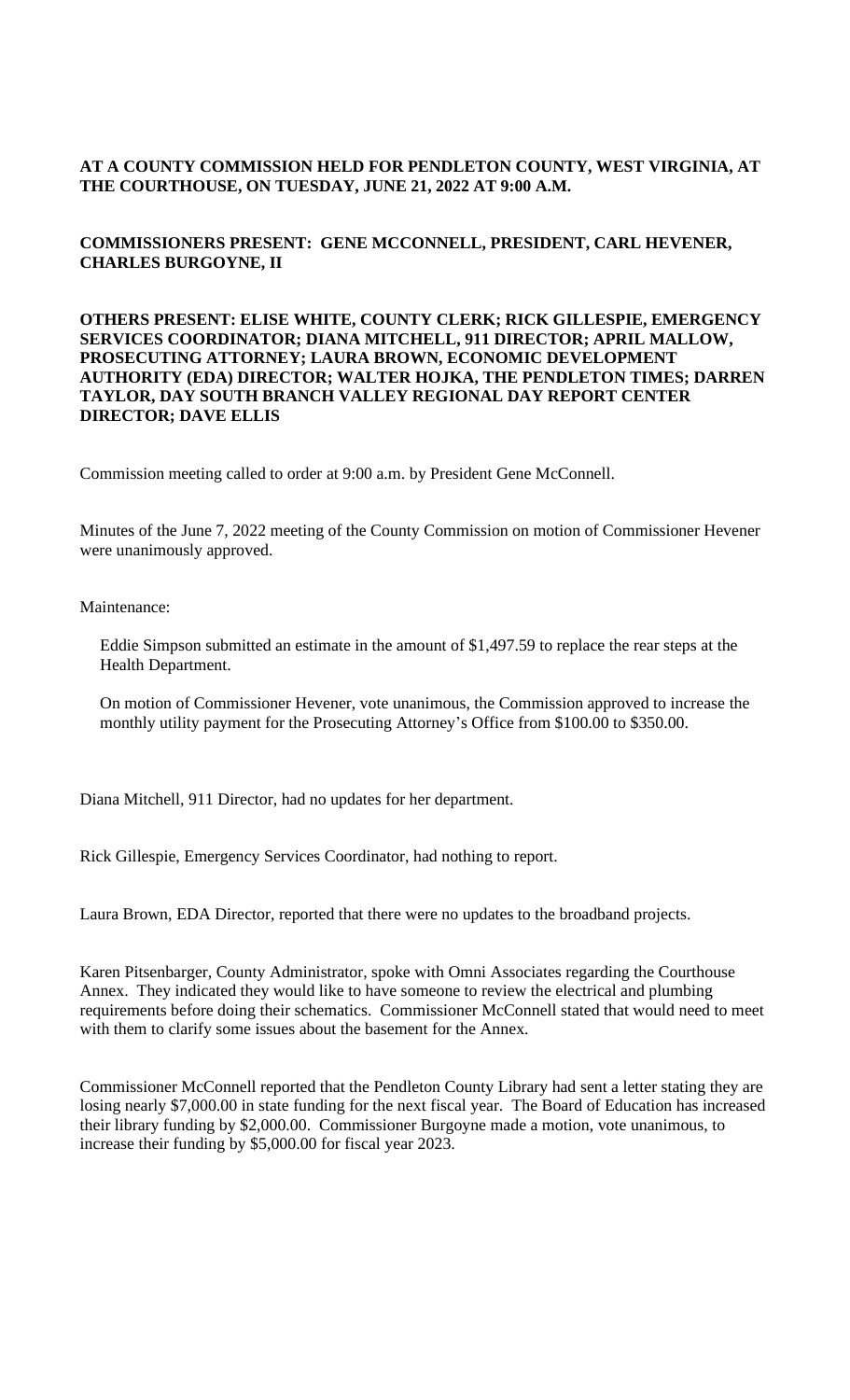# THE FOLLOWING APPOINTMENTS OF ADMINISTRATORS, EXECUTORS, ETC., DONE BY THE CLERK IN VACATION OF THE COMMISSION, WERE THIS DAY PRESENTED TO THE COMMISSION AND ON MOTION OF **COMMISSIONER BURGOYNE WERE UNANIMOUSLY APPROVED.**

United States of America

State of West Birginia



County of Pendleton, ss:

# Clerk's Fiductary Report

#### Estate from Tuesday, June 7, 2022, through Tuesday, June 21, 2022

The County Commission of Pendleton County this day proceeded to examine the report of the Clerk of the Commission of the Fiduciary and Probate matters had before her during the vacation of the Commission, and it appearing to the Commission that all of the proceedings had therefore ordered that the said report and matters thereto contained be and the same is hereby ratified and confirmed. Said report is in words and figures as follows, to  $-w$ it

On, Thursday, June 9, 2022, the following matters were disposed of in the presence of the Clerk:

More than 31 days since the date of death or the surviving spouse or heir, upon a motion, APRIL MALLOW was appointed and<br>qualified as ADMINISTRATRIX of the estate of BARBARA ANN MALLOW, deceased. Bond was 20,000.00.

On, Thursday, June 16, 2022, the following matters were disposed of in the presence of the Clerk:

The last will and testament of MARY ANN BLACK, deceased, was proved by the affidavit of the attesting witnesses and the same was admitted to probate and record.

KEVIN P. BLACK, who was named in the last will and testament of MARY ANN BLACK, deceased, as EXECUTOR thereof, qualified as such. No bond was required.

On, Friday, June 17, 2022, the following matters were disposed of in the presence of the Clerk:

More than 31 days since the date of death or the surviving spouse or heir, upon a motion, FALISHA NORRIS was appointed and qualified as ADMINISTRATRIX of the estate of RALPH PITSENBARGER JR., deceased. Bond was 10,500.00.

Elise M. White

Elise M. White Clerk of the Pendleton County Commission Tuesday, June 21, 2022

Confirmed

Estate: 646

# THE FOLLOWING SETTLEMENTS OF ACCOUNTS WERE THIS DAY PRESENTED TO THE COMMISSION AND ON MOTION OF **COMMISSIONER BURGOYNE WERE UNANIMOUSLY APPROVED:**

Susan G. Hall, Executrix of the Estate of William A. Hall, deceased; Waiver of Final Settlement

B. H. Mitchell & Jeffrey S. Bowers, Co-Executors of the Estate of Ruth S. Vogel, deceased; Waiver of Final Settlement

Bradford H. Mitchell, Administrator cta dbn of the Estate of John Edwin Starr, deceased; Waiver of **Final Settlement**